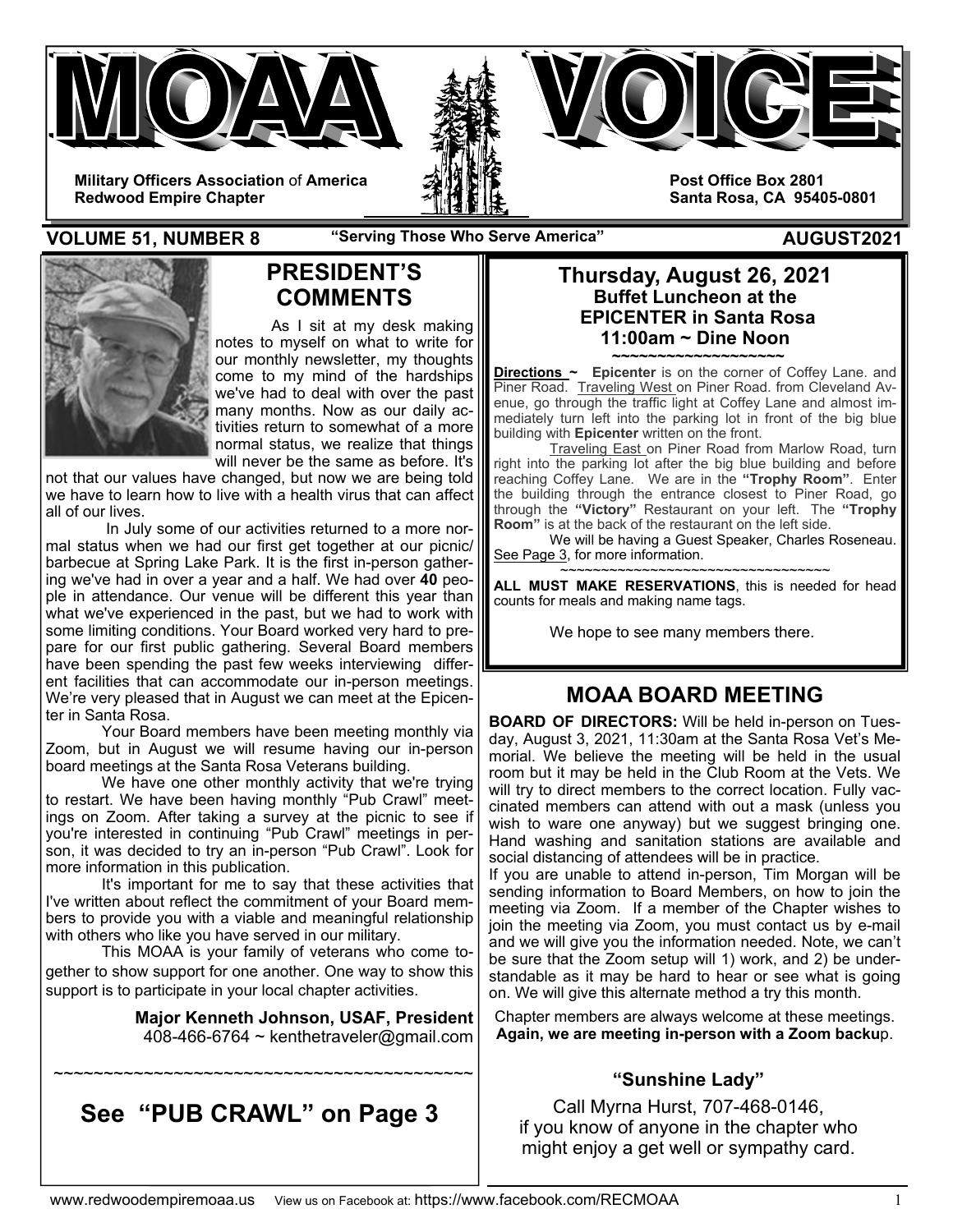# **Legislative Update – August 2021**

**Federal** 

 **NDAA - National Defense Authorization Act 2021-2022**. While negotiation continue regarding the budget, MOAA continues to push the following priority legislation:

**S. 1488/ H.R. 2339 - Military Hunger Prevention Act**. This will provide for basic necessities for junior enlisted families that struggle to make ends meet particularly with the pandemic, frequent moves, etc.

**H.R. 475 - Health Care Fairness for Military Families Act**. The bill will expand TRICARE for young adults under 26 years in line with civilian standards.

**Toxic Exposure Recognition Reform Act** - This will bring the toxic exposure situation currently faced by Soldiers in the Middle East and elsewhere to the similar standards as those exposed by Agent Orange.

**H.R. 2214 and S.1669 - The Military Retiree Survivor Comfort Act.** Financial concerns and stress can be a terrible burden on top of an already stressful situation for a newly widowed spouse. For some, when they discover DFAS may take part or all of that last retirement check back, it can be an overwhelming event. will allow survivors to gradually repay the amount over the next 12 months and have an opportunity to request for debt forgiveness through DoD.

**COLA** — The June 2021 CPI is 266.412, 5.1 percent above the FY 2021 COLA baseline. However, it is highly possible the fight for our COLA, has just begun. During the past four decades, there have been many artifacts by which COLA has been reduced, proposed to be denied until after 62 years of age, etc. With a mounting national deficit already past \$3.3 trillion, and a national debt over \$27 trillion, we can expect deep budget cuts and extreme caps – sequestration will have a new life. This will put defense spending on its fiscal heels, fostering many ideas as to how to keep modernizing and where to find the money to do it. Stay alert!

**TRICARE** - If you have had issues in getting some of your meds being out of stock or being moved to Tier 4, help is on the way. MOAA is interested in hearing your complaints regarding TRICARE pharmacy program. Please share your feedback at legis@moaa.org.

### **State**

**AB 225 Boards -Military Spouses Licenses.** This law allow for the issuance of certain types of professional licenses to spouses or partners of active duty members of the Armed Forces of the United States who- are assigned to a duty station in this state under official active duty military orders and the applicant holds a current, active, and unrestricted license that confers upon the applicant the authority to practice, in another state, district, or territory of the United States.

These temporary licenses would extend expiration from 12 months after issuance to 30 months. It is supported b CALMOAA.

**AB 291 Income taxation -Exclusion of Military Survivor Benefits.** This bill, for taxable years beginning on or after January 1, 2021, and before January 1, 2026, would provide an exclusion from gross income for all survivor benefits or payments received on rafter January 1, 2021, and before January 1, 2026, under the federal Survivor Benefit Plan. CALMOAA supports this measure. With the current extra money in the State Treasury and the current political situation, perhaps this may be a win-win situation. CALMOAA is gearing up an "all hands" effort to get something passed this year either with this bill or other. Stay tuned - your participation will be needed!

> **Vern McNamee, LTC, USA Retired Legislative Chair, Redwood Empire Chapter, MOAA**

# **~~~~~~~~~~~~~~~~~~~~~~~~~~~~~~~~~~~~~~~~~~~~~~ What would you like? Your Comments - Please.**<br>I have been our chapter Legislative Affairs Chairman

off and on since the last part of the XX Century. However, I have asked a few times for your inputs before with little result, now in this period of crisis, I would like to know what you like or dislike of the articles I write. Write, call or email your thoughts. Don't worry about offending me - I have a thick skin developed through the ages.

**LTC Vern McNamee, USA Ret Email:** vernonmcnamee@mcn.org ~ **Cell:** 707-972-3066

### **~~~~~~~~~~~~~~~~~~~~~~~~~~~~~~~~~~~~~ Redwood Empire Chapter member CPT WILLIAM ANDERSON, USA**

### **Is offering his service to members and veterans in need.**

 He realizes that the country is presently going through a rough time, because of the present COVID-19 virus and shelter in place, there are a lot of people with many different needs. He is offering to our members and any veterans organizations his help.

 As a landlord he can repair many house issues for our their members. **FREE!** They only need to pay for parts.

 He can transport supplies. He lives in Santa Rosa. He owns 56 properties in this state alone and is his own maintenance service. He does many kinds of things. He still offers a weeks worth of good and 5 gallons of gas to needy members, vets and classmates.

 Anyone can call him and he will give you more details.

Call: William Anderson at 707-331-0366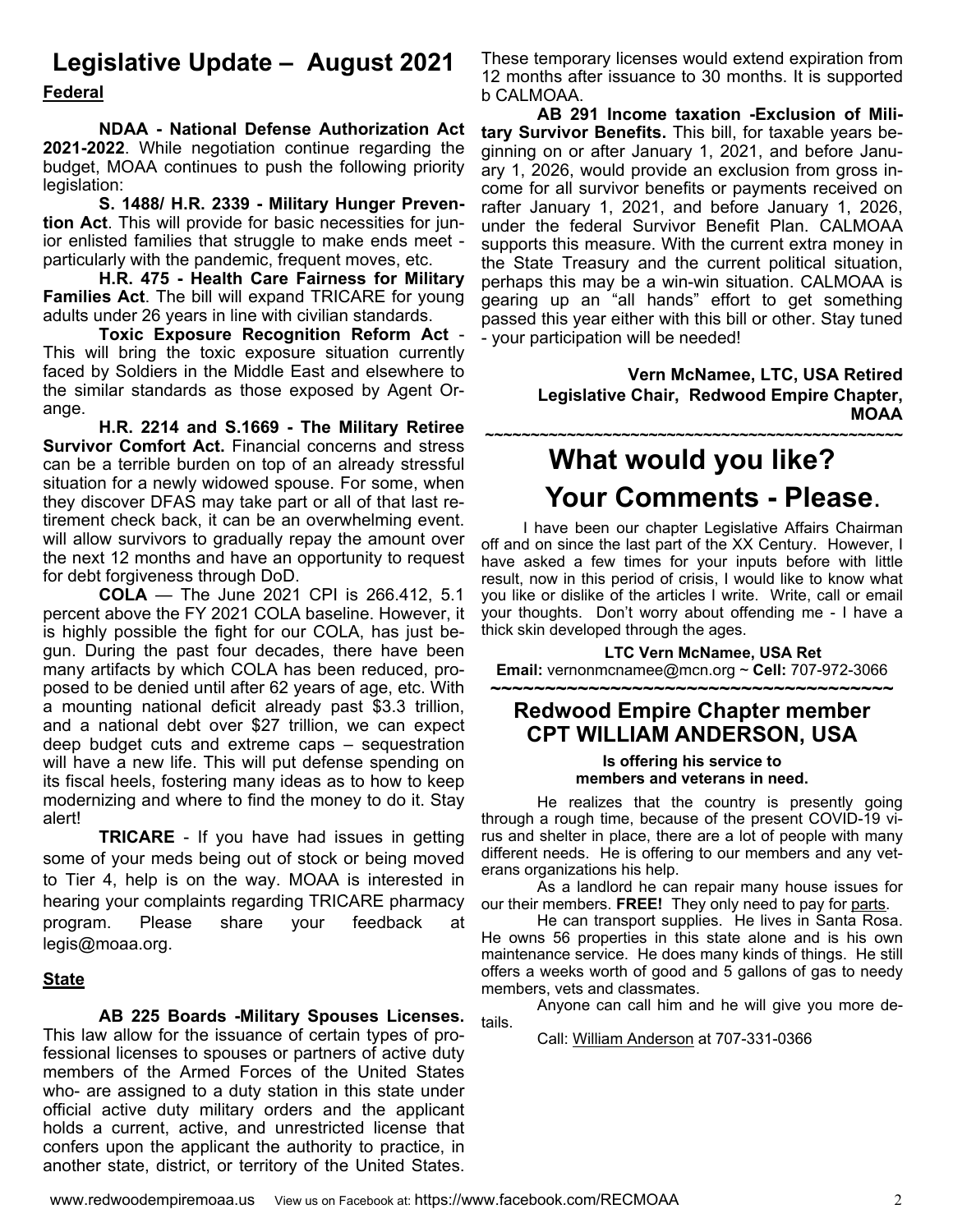|         | (A Sonoma County Main Chapter event; all members are more than welcome)                                                                                                                                        |
|---------|----------------------------------------------------------------------------------------------------------------------------------------------------------------------------------------------------------------|
|         | <b>Buffet Luncheon, Thursday August 26, 2021</b><br>Epicenter, 3215 Coffey Lane, Santa Rosa<br>Socializing 11:00 to 11:45 am, Meeting starts, Lunch 12:00 noon<br>Cost (including tax and tip) - Price \$26.00 |
|         | Salad: House salad available. Fresh Rolls & Butter.                                                                                                                                                            |
|         | Lunch: Barbecue chicken breast or Beef and mushrooms. French fries are also included along with<br>Seasoned Vegetables.                                                                                        |
|         | <b>Dessert:</b> Cookies. Water, Iced Tea, Hot Tea and Coffee                                                                                                                                                   |
|         | <b>Enclosed:</b> is my check for my advanced reservation persons $@$ \$26.00 each. \$                                                                                                                          |
|         | Note: All must make RESERVATIONS Please Pre Pay if possible. (Late options only Pay At Door).                                                                                                                  |
|         | Information is needed for head counts for meals and making name tags.<br>NO RESERVATION or Walk-Ins will cost \$30.00 per person.                                                                              |
|         | Donations: Col. Brey Scholarship Fund (Fully Tax Deductible). \$ ___________ TOTAL: \$                                                                                                                         |
|         | Guest Speaker: Charles Roseneau, Manager of Epicenter.                                                                                                                                                         |
|         |                                                                                                                                                                                                                |
| Guests: |                                                                                                                                                                                                                |
|         | Please list the names of all guest, so that we can make <b>NAME TAGS</b> for them too, thank you.                                                                                                              |

# **INFORMATION ON EPICENTER**

### **"PUB CRAWL" by Ken Johnson**

The Chapter has confirmed that our luncheon will take place on the fourth Thursday of each month beginning at 11:00am and lasting until about 2:00pm. We will be in the **TROPHY** room and we have estimated our guests at about 30 diners. Their normal minimum to feed is 25 persons, but they are willing to work with us if there are less.

 The cost per person will be about \$26.00, but this is not firm yet.

 Each lunch comes with water, ice tea, and coffee. It is a buffet line and we will have a choice of two entrées and a side and one salad.

 Our menu for this month will be a house salad and a choice from two entrées. The entrées this month will be Barbecue chicken breast or Beef and mushrooms. French fries are also included along with Seasoned Vegetables. We have until three (3) days before the lunch to notify them of changes in quantity.

 We did find a speaker for our first indoor luncheon, after our interview with the managers at the **Epicenter**, we have asking one of the managers there to give us a brief history on what it's been like this past year for lack of participating customers. Everybody knows it's been challenging, but it was interesting hearing his outlook on the future.

I'm not a Brit, but I enjoy a cold beer, especially in the company of good friends. Please join us as we start an in person event for all our Chapters MOAA members. No agenda, just a place and a time where we can gather and share a beer or two and talk about items of interest to all of us. We're looking for a place that is easy for all of us to get to, and someplace that's quiet so we can gather in our own little corner and just talk and have time together. We are setting our next event at the **Toad in The Hole** pub (bar) located at 116 5th Street in Santa Rosa. They have a good selection of beer and a great menu for fish and chips. We will try again to meet on the second Tuesday, at 4:00pm, August 10th. **NOTE: This is not just for the guys, the wives or spouses are more that welcome**. Our time and date for future meetings will be up to the needs of interested members. This is just the start of a fun way to get together and have great times together. A few of our members had a good time doing this by **ZOOM** meetings in the past. However I'm open to any input and suggestions, so call me if you have any questions at 408-466-6764. …………….. Ken